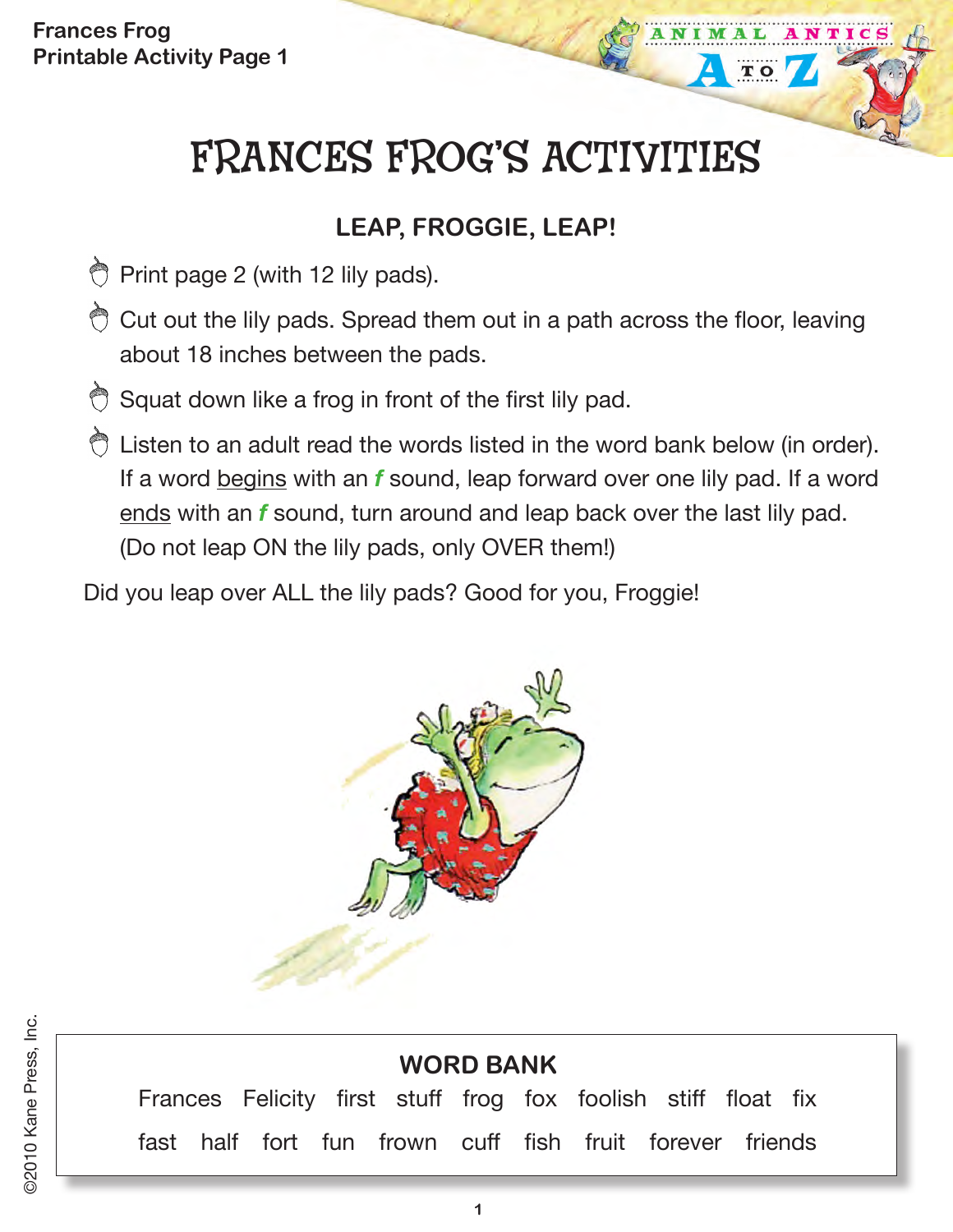**For use with LEAP, FROGGIE, LEAP! and the** *Try This!* **activity on page 32 of** *Frances Frog's Forever Friend* 

NTICS

NIM

 $\blacktriangle$ 

A L

TO

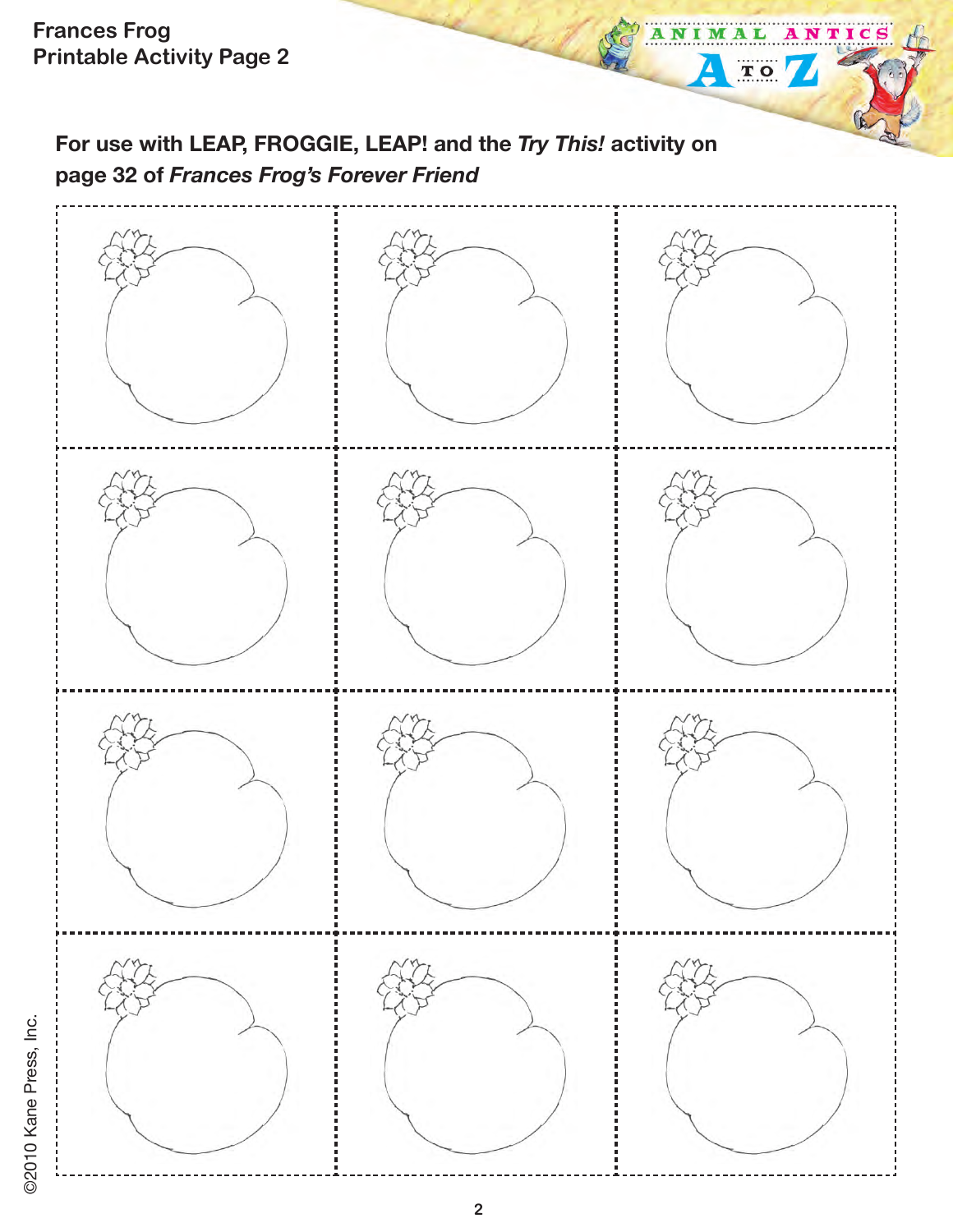#### **Frances Frog Printable Activity Page 3**

## **FILL FRANCES FROG'S BASKET!**

TIC

 $T$  O

- Print page 4. Color the pictures and cut them apart. Some pictures begin with the *f* sound. Some do not.
- ⇔ Mix up the pictures.
- Place a "picnic basket" (any container will do) in front of you. Now say the name of each picture. Does it begin with the *f* sound? If it does, place it in the basket. If it does NOT begin with the *f* sound, set it aside.
- When you are finished, count the pictures in the basket. Do you have eight?

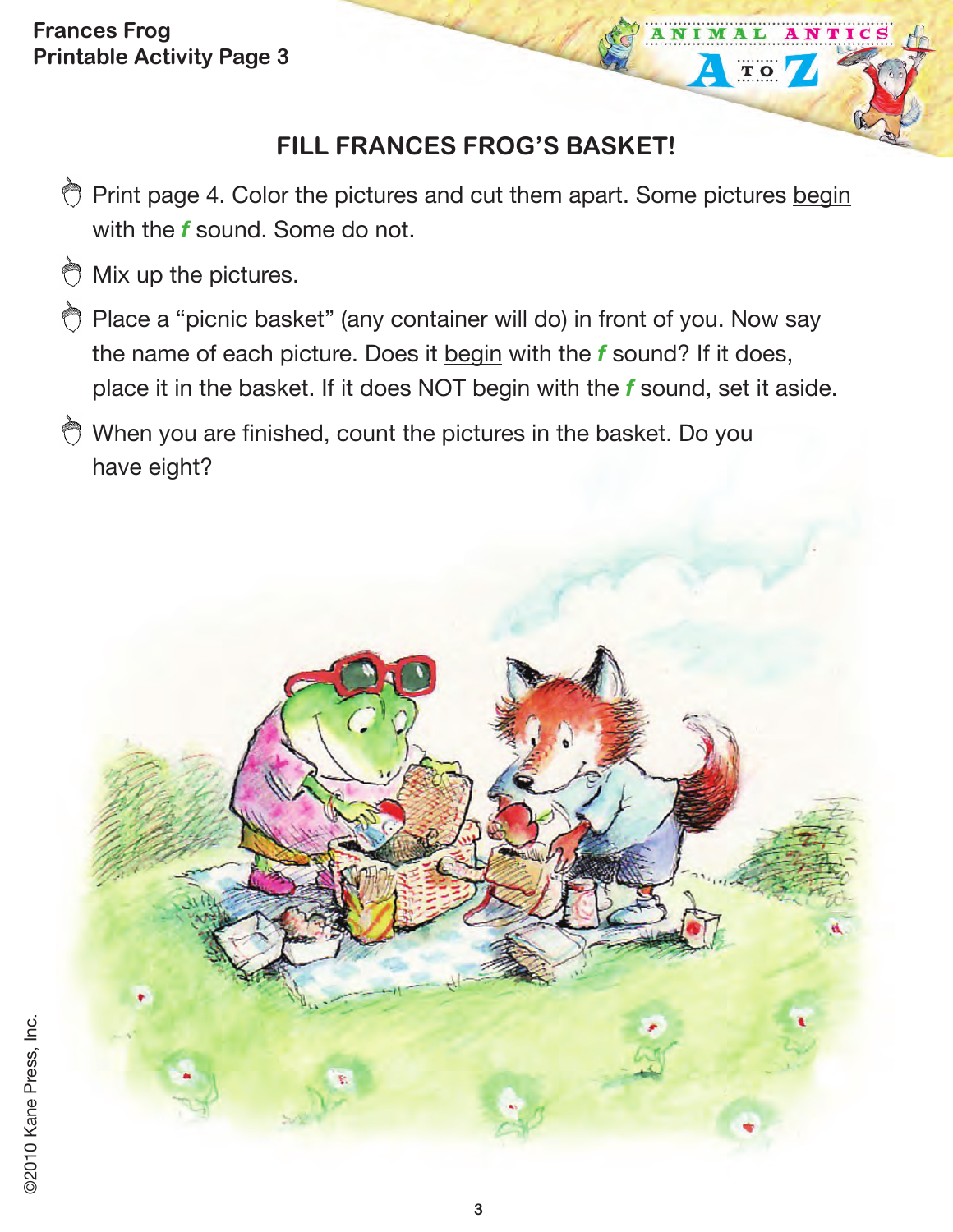**Frances Frog Printable Activity Page 4**

ті

 $T<sub>O</sub>$ 



(Pictures: frog, duck, fox, flowers, bee, football, fruit, cheese, fish, finger, tree, feet)